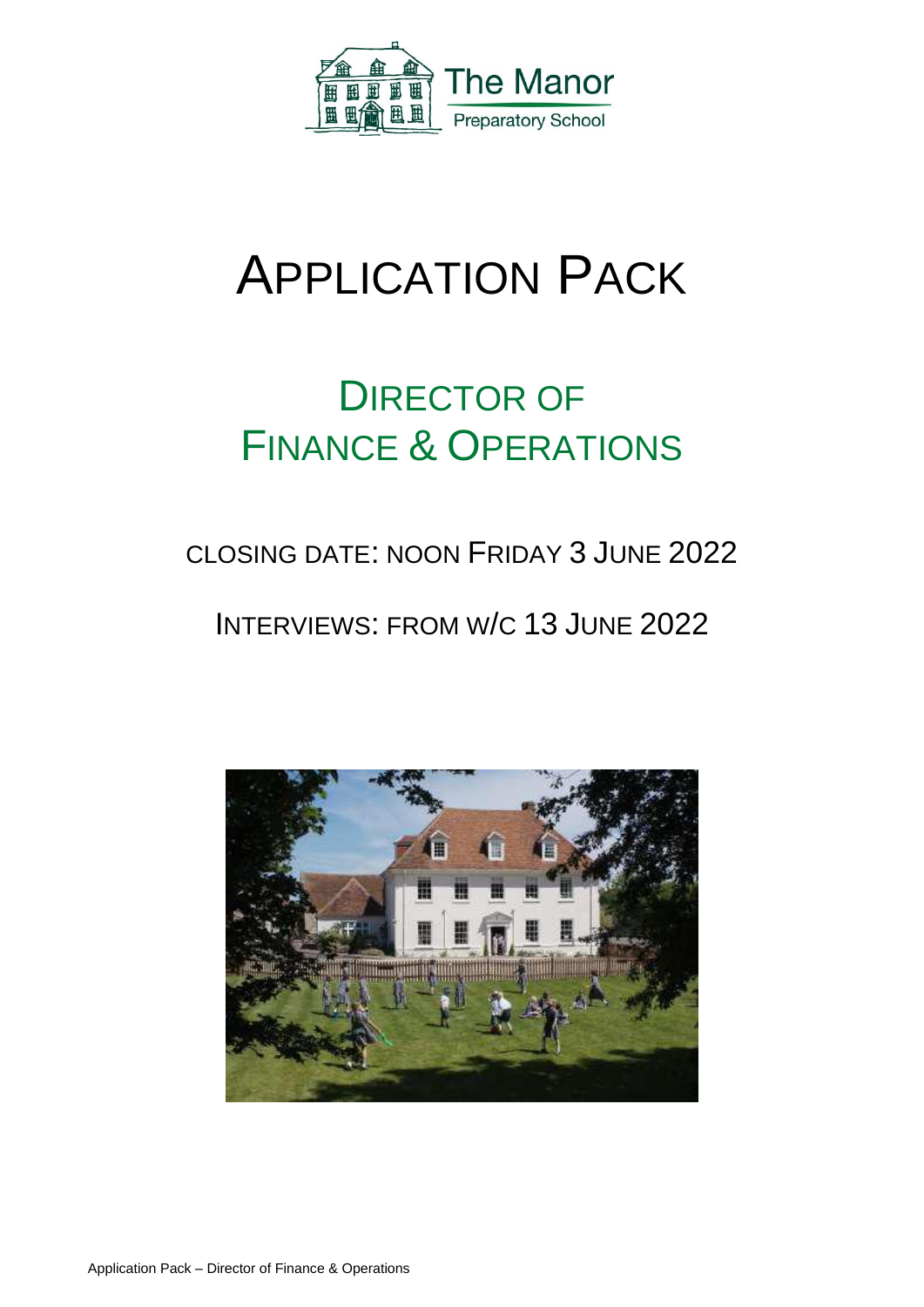

Dear Applicant

Welcome to The Manor!

Thank you for your interest in The Manor Preparatory School. This information pack is designed to give you more information about the school and the post you are interested in and we hope that we are able to convey the qualities that make The Manor an exceptional place, not only for our pupils, but also for our fulfilled and happy staff that work hard to create the school's spirit, warmth and dynamism.

Founded in 1907 and situated in Abingdon, the Manor Preparatory School is an outstanding independent co-educational day school that welcomes boys and girls aged 2-11. The Manor has a wonderfully happy, creative atmosphere where each individual is challenged, cherished and inspired to reach their potential. Every child is encouraged to do their best, resulting in outstanding results academically, on the sports field, and in creative and performing arts.

In the Early Years Department, our purpose-built Pre-Nursery and Nursery gives children the best start in bright, airy facilities together with a team of enthusiastic, qualified and dedicated staff. Children in Reception, Years 1 and 2 are exposed to a stimulating and enriching curriculum supported by a team of exceptional Teachers and a full-time Teaching Assistant in each class.

From the age of 7 to 11, the pupils in our Prep Department enjoy increased specialised teaching in a rich, warm-hearted environment where all pupils are encouraged to fulfil their potential. The school has outstanding facilities for Music, Science, ICT, Food Technology, Art, DT, Sport and Drama and offers an extensive range of extra-curricular activities but retains a primary school ethos, focusing on the happiness and well-being of each child.

In its latest ISI Inspection Report, The Manor was rated 'excellent' (the top grade the ISI now awards) in all respects. Each member of our staff contributes to the unique identity of The Manor, providing a network of support and teamwork which has become a characteristic of the School. Children are "challenged, cherished and inspired".

We hope that on reading our application pack, we are able to convey a sense of the school's spirit, warmth and dynamism that have made it thrive over the years. Naturally if you have any questions, please don't hesitate to contact us by email (hr@manorprep.org) or by phone (01235 858 478). You are welcome to telephone to arrange for an informal tour at any point.

May we take this opportunity to thank you for the time and thought that we recognise goes into preparing a job application.

With very best wishes

**Alastair Thomas Headmaster**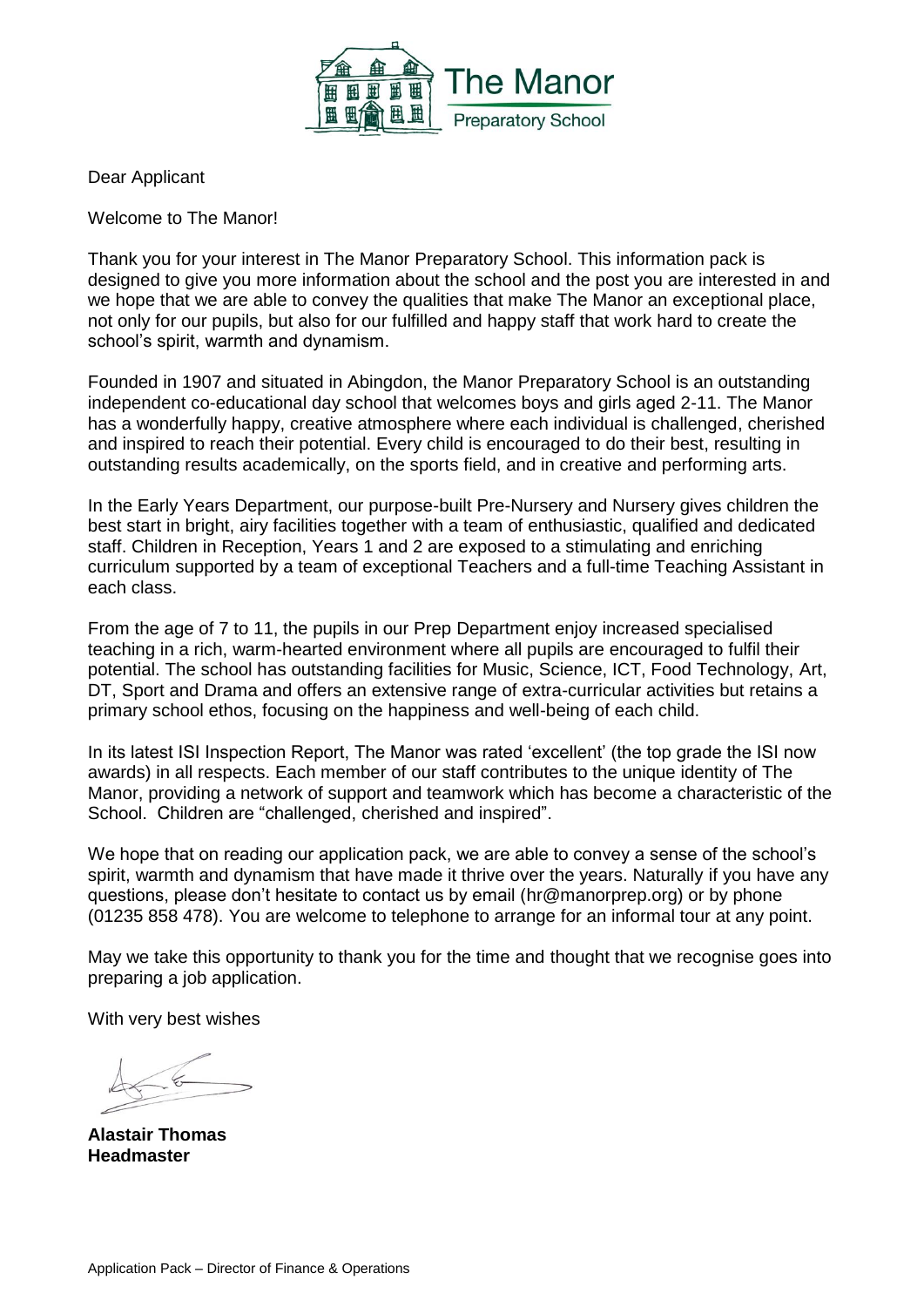

#### **JOB DESCRIPTION – Director of Finance & Operations**

In consultation with the Head and the Board of Governors, to develop and implement the School's vision and strategy, with particular accountability for commercial and operational performance overseeing all budget and fiscal functions, policies and procedures.

#### **Strategic Leadership and Planning:**

Plan and manage annual and longer term financial performance, modelling future expenditure across all areas of the School and its community.

Analyse the internal strengths and weaknesses, external opportunities and threats, and determine a strategic plan to maximize future competitive advantage.

Proactively contribute to commercial leadership of the non-teaching functions.

Provide a strategy, and implement a School Environmental Sustainability Plan.

A member of the Senior Executive Team, Senior Leadership Team, with dotted line reporting to the Chair of the Finance & General Purposes Committee.

#### **Responsibilities:**

Full Statements of Financial Activity (SOFA) in accordance with Statement of Recommended Practice (SORP) to include regular financial reporting to the Headmaster and Governors.

The safety, security and effective maintenance of the assets of the School in accordance with the requirements of the Governors and, where applicable, the Charity Commissioners.

High-level strategic risk mapping, ensuring that the school has appropriate risk assessments in place, including the Risk Register and Crisis Management Plan.

Data Protection Officer (DPO) responsible for monitoring the application of the Regulation and advising and guiding the School on data protection.

Monitor all operational processes and procedures to ensure the company complies with all legal regulations and ethical standards.

Management of the Finance and Operations Teams ensuring they are fully integrated and provide professional support which includes but is not limited to:

- Finance Team for the effective execution of all financial activities of the School including bookkeeping, School fees and Payroll
- IT Services to ensure the security and integrity of the school IT network system
- Welfare (Grounds, Maintenance, Housekeeping) to comply with all relevant legislations and Health & Safety requirements
- Management of contract and negotiation of terms for outsourced Catering supplier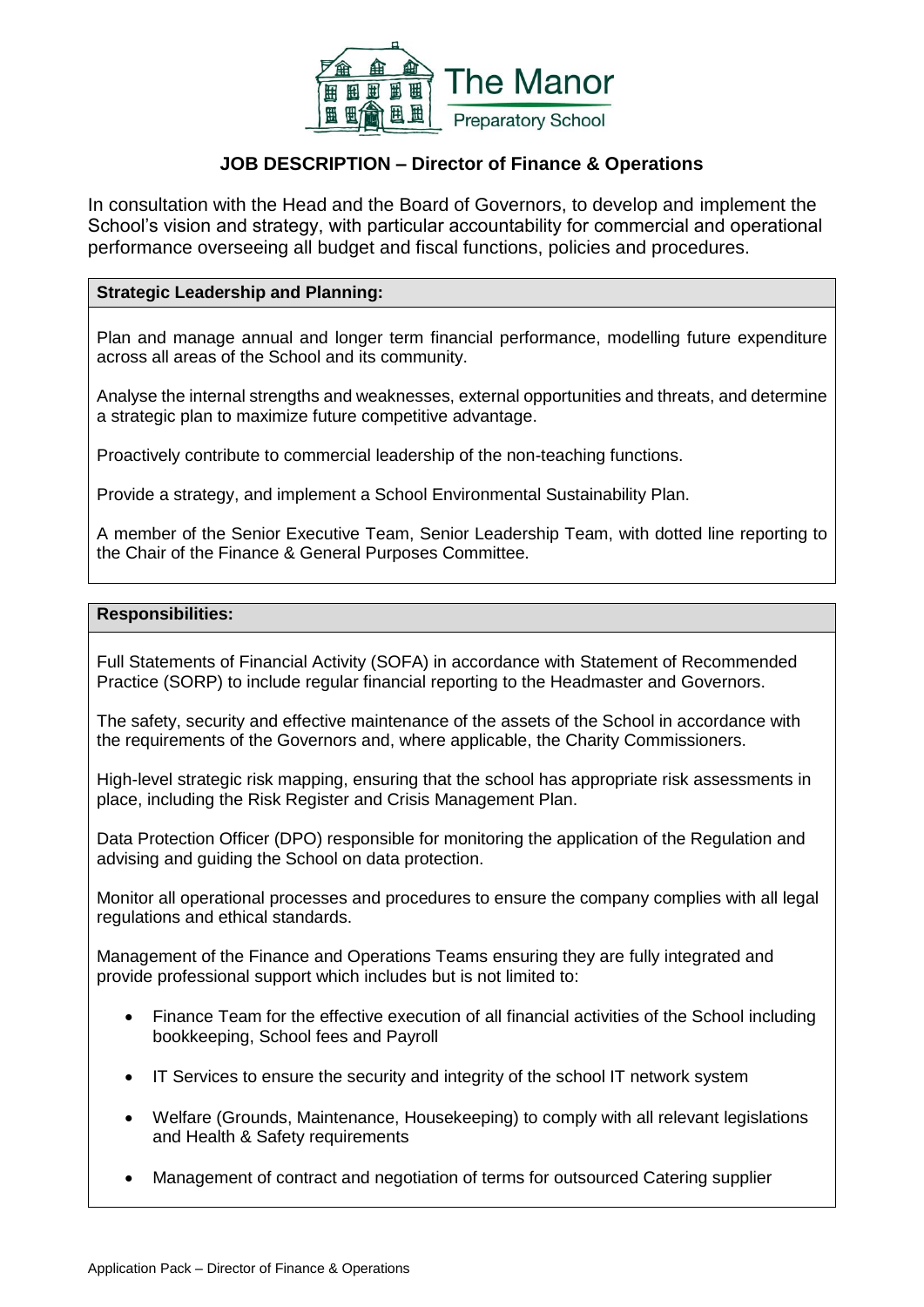

**Person Specification**

The Manor Preparatory School is committed to safeguarding and promoting the welfare of children and applicants must be willing to undergo child protection screening appropriate to the post, including checks with past employers and the Disclosure and Barring Service (DBS).

#### **Experience:**

- Significant experience in direct management and control of a small to medium turnover operation
- Proven experience of budget preparation, setting and monitoring and financial forecasting.
- Proven experience of preparing and presenting financial and management accounts, reports and data.
- Experience of liaising with auditors, business advisors and board members.
- Experience of line management, with exceptional ability to lead, motivate and develop a team.

#### **Knowledge/Qualifications:**

- Good working knowledge of current accounting software systems.
- Knowledge of management systems for all accounting functions including purchase ledger, sales ledger, payroll, cash and banking, nominal ledger and stock.
- Buying and negotiating.

#### **Skills/Abilities:**

- Proven commercial acumen and ability to demonstrate the application of entrepreneurial thinking.
- Excellent communication and excellent interpersonal skills.
- Proven report writing skills and excellent IT skills.
- Proven ability to liaise with statutory agencies eg. Charity Commission, Inland Revenue and H.M. Customs & Excise.
- Ability to set targets, motivate and inspire staff to achieve targets.
- Ability to prioritise responsibilities and be self-motivating.
- Personal integrity, confidentiality and resilience.
- Excellent time management skills

#### **Commitment to Safeguarding of Children:**

- A knowledge and keen awareness of Safeguarding Children matters and an ability to demonstrate personal values and beliefs in accordance with the School's Safeguarding Children Policy.
- Enhanced DBS Disclosure is required for this position.

#### **Commitment to Equality and Diversity:**

Ability to understand and demonstrate a commitment to equality and diversity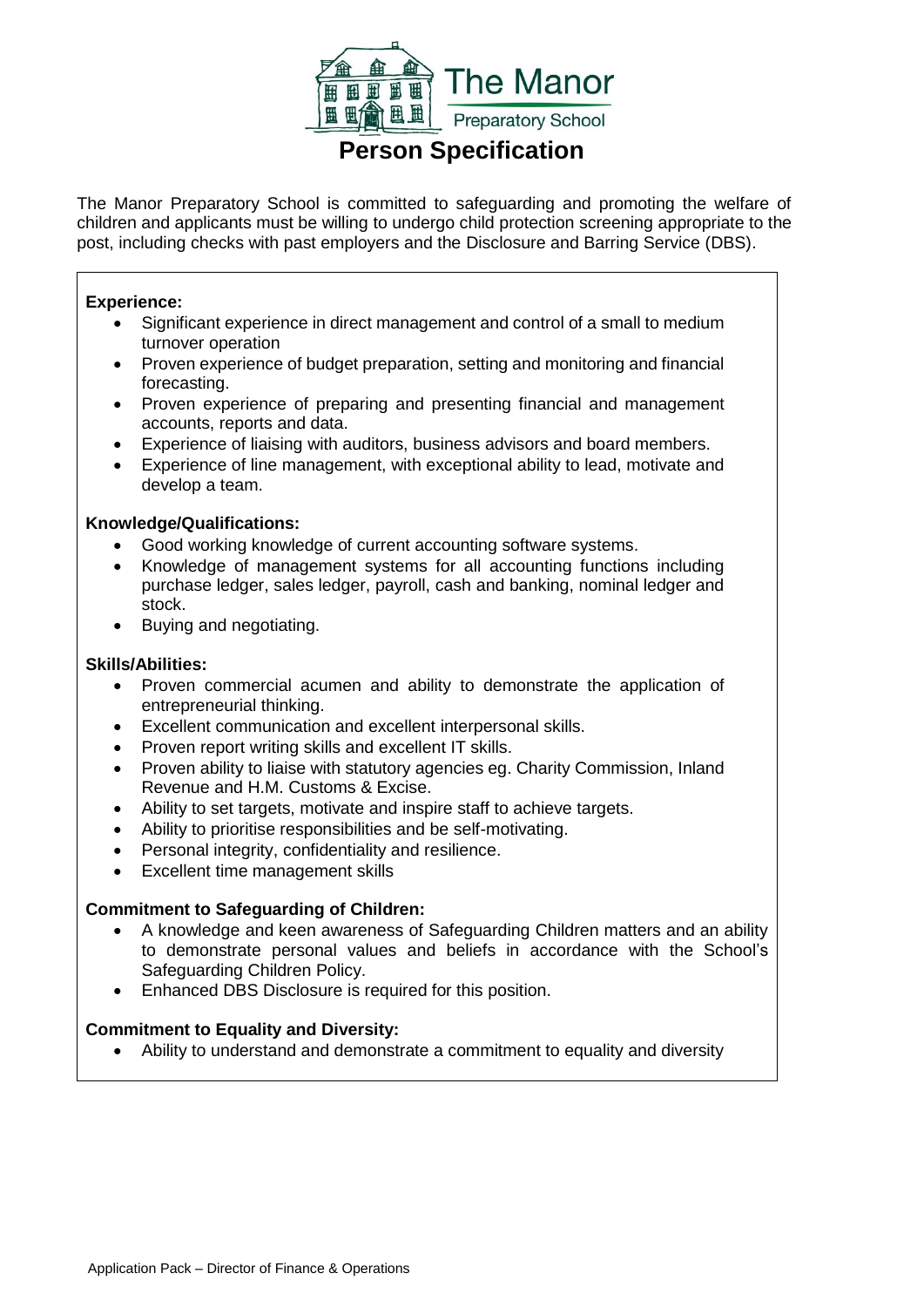

#### **Benefits**

The starting salary depending on the experience and qualifications of the successful candidate. The Governors review salary scales each year to ensure they remain competitive. Annual salary is paid in 12 equal payments by bank transfer on the  $30<sup>th</sup> / 31<sup>st</sup>$  of every month, or the last working day of the month if the  $30<sup>th</sup>$  /  $31<sup>st</sup>$  falls on a weekend.

**Pension:** For support staff the Pension Scheme is with Scottish Widows Pension Trust with 6% employer contribution.

**Annual Leave:** 30 days

**Medical Insurance**

#### **Non-contractual Benefits**

**Lunch, Drinks and Snacks:** Staff are provided, at no cost, with lunch, hot drinks and snacks throughout the day (term time only).

**School Fee Reduction:** Children of staff at The Manor may be eligible for a reduction on the basic tuition fees. The continuance of School fee reduction provision is at the Governors' discretion.

**Subsidised rates:** For children of staff at Extended Day, Clubs and Manor Fun.

**Parking:** Free staff parking on site.

**Facilities Hire:** All staff at The Manor are able to hire the School facilities including our new Sports Hall, for personal events.

**Free Pension Advice:** Unlimited Pension advice.

**One to One Counselling:** 6 free counselling sessions with Willow Tree Counselling. This service is confidential.

**24 Hour Counselling and Legal Helpline:** Unlimited free legal advice through a 24-hour counselling helpline provided by MetLife.

**Discounts: "**Fit to Run" (Sports Shop) of 10% and "Stevenson's" (School Wear) of 5%.

**Eye Tests:** Free eye test every two years.

**Flu Jabs:** Entitlement to be reimbursed for an annual flu jab

*The above non-contractual benefits are currently available to staff. They are at the discretion of the Governors who reserve the right to withdraw them without notice.* 

Enquiries are welcome. For an informal discussion about the role, or if you have any queries regarding the application form or the recruitment process, please contact, either by email [hr@manorprep.org](mailto:hr@manorprep.org) or by phone on 01235 858478.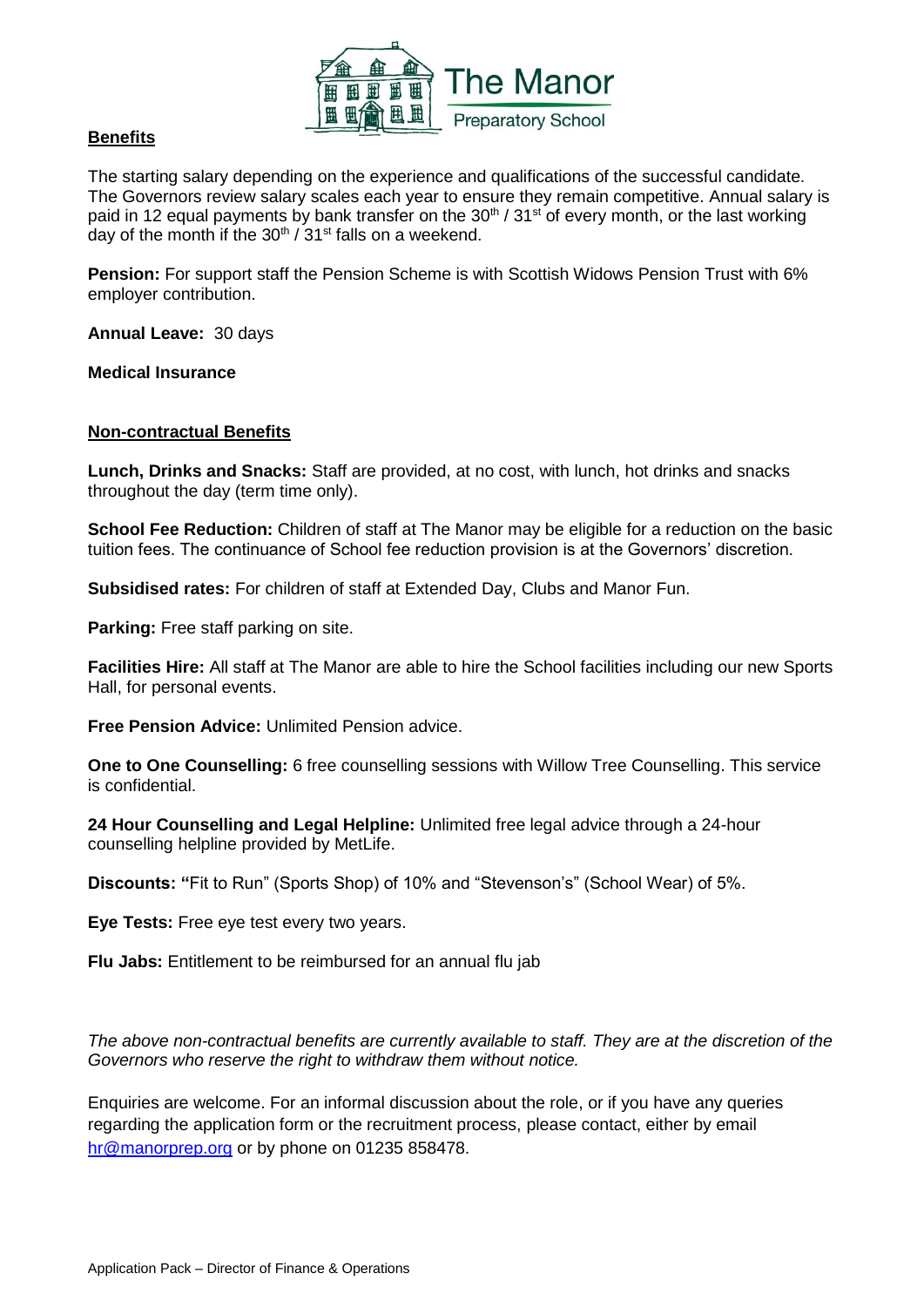

#### **How to apply**

Before applying for this position, candidates should read our Safeguarding Children Policy, available on the policies section of our website [\(http://www.manorprep.org/about-our-school/policies/\)](http://www.manorprep.org/about-our-school/policies/). Please also refer to the website for further information about the school.

Applicants should send a Letter of Application and the signed completed Application Form by the closing date to:

HR Department The Manor Preparatory School Faringdon Road Abingdon OX13 6LN Tel: 01235 858478 e-mail: [hr@manorprep.org](mailto:hr@manorprep.org)

#### *Please note that we will require a signed copy of the Application Form.*

Information provided will be administered under the school's Data Protection Policy and Privacy Notice Policy.

*The Manor Preparatory School is committed to safeguarding and promoting the welfare of children, and applicants must undergo child protection screening, including checks with past employers and the Disclosure and Barring Service.* 

*Where a role involves engaging in regulated activity, it is an offence to apply for the role if you are barred from engaging in regulated activity relevant to children.*

*Safeguarding and promoting the welfare of children and young people is our highest priority. The School aims to recruit staff that share and understand our commitment and to ensure that no job applicant is treated unfairly by reason of a protected characteristic as defined within the Equality Act 2010.*

#### **Application and Recruitment Process**

#### **Application Form**

- Applications will only be accepted from candidates completing the application form in full. CV's will not be accepted in substitution for completed application forms. They may, however, be submitted in addition to the application form.
- Candidates should be aware that all posts in the School involve some degree of responsibility for safeguarding children, although the extent of that responsibility will vary according to the nature of the post. Please see job description [and person specification] for the post.
- The successful applicant will be required to complete a disclosure form from the Disclosure and Barring Service (DBS) for the post and, where appropriate, a check of the Barred List maintained by the DBS will be made. Any offers of appointment will be made conditional on obtaining such satisfactory checks. For further information, please contact the Disclosure and Barring Service – <https://www.gov.uk/government/organisations/disclosure-and-barring-service> - Additionally, successful applicants should be aware that they are required to notify the School immediately if there are any reasons why they should not be working with children.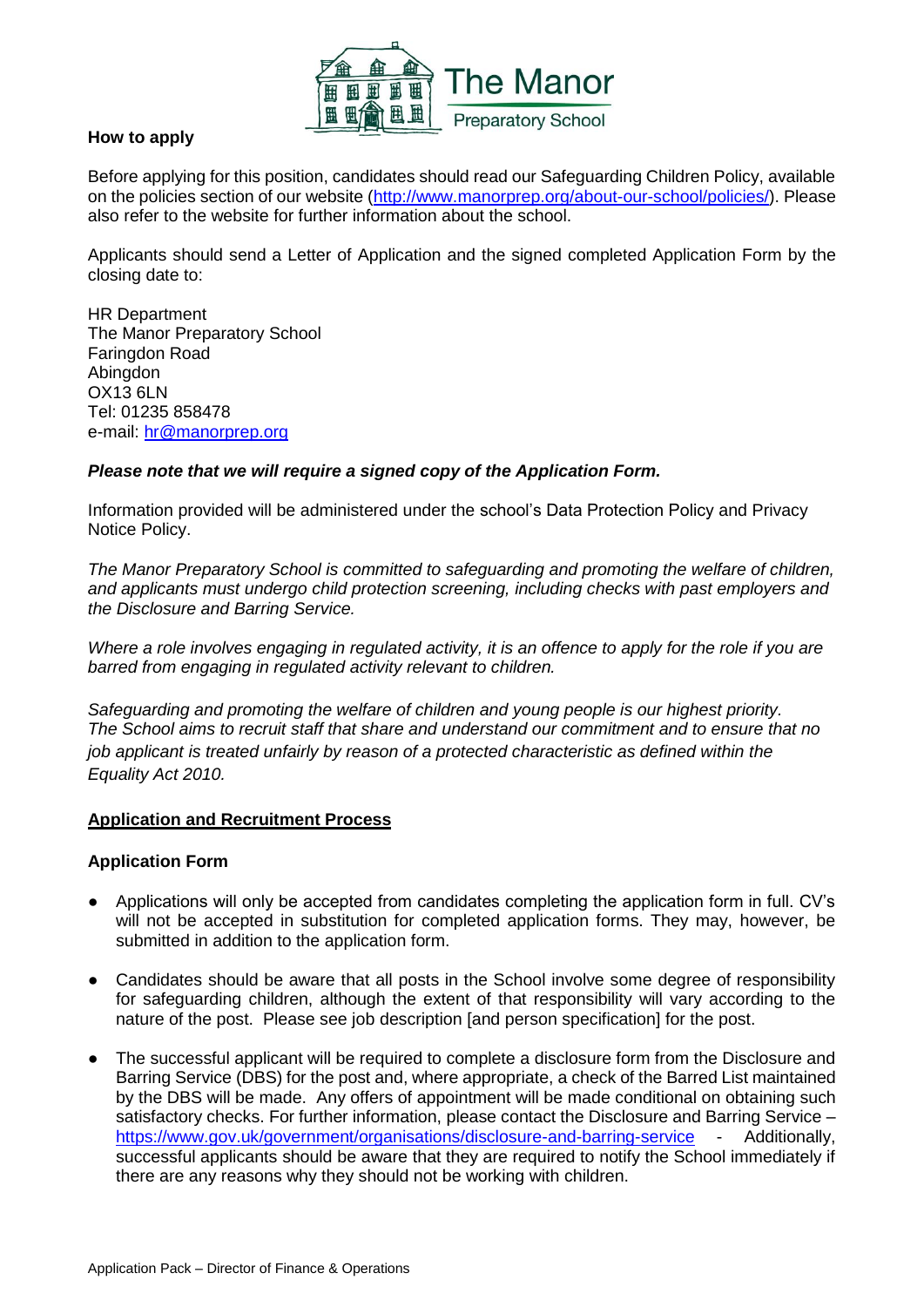

- The School takes its responsibility to safeguard children very seriously and any staff member and/or successful candidate who is aware of anything that may affect his/her suitability to work with children must notify the School immediately. This will include notification of any convictions, cautions, court orders, reprimands or warnings he/she may receive.
- The Childcare (Disqualification) and Childcare (Early Years Provision Free of Charge) (Extended Entitlement) (Amendment) Regulations 2018 apply to those providing early years childcare or later years' childcare, including before school and after school clubs, to children who have not attained the age of 8 and to those who are directly concerned in the management of that childcare.
- Staff and/or successful candidates who are disqualified from childcare or registration may apply to Ofsted for a waiver of disqualification. Such individuals may not be employed in the areas from which they are disqualified, or involved in the management of those settings, unless and until such waiver is confirmed. Please speak to the Head for more details.
- The School has a legal duty under section 26 of the Counter-Terrorism and Security Act 2015 to have 'due regard to the need to prevent people from being drawn into terrorism'. This is known at the Prevent duty. Schools are required to assess the risk of children being drawn into terrorism, including support for extremist ideas that are part of terrorist ideology. Accordingly, as part of the recruitment process, when an offer is made the offer will be subject to a Prevent duty risk assessment.
- We will seek references on shortlisted candidates and may approach previous employers for information to verify particular experience or qualifications, before interview.
- If you are currently working with children, on either a paid or voluntary basis, your current employer will be asked about disciplinary offences, including disciplinary offences relating to children or young persons (whether the disciplinary sanction is current or time expired), and whether you have been the subject of any child protection allegations or concerns and, if so, the outcome of any enquiry or disciplinary procedure.
- If you are not currently working with children but have done so in the past, that previous employer will be asked about those issues. Where neither your current nor previous employment has involved working with children, your current employer will still be asked about your suitability to work with children. The employer may answer 'not applicable' if your duties have not brought you into contact with children or young persons. The school may contact any of your previous places of work, whether or not they have been named in connection with a referee. Where you have no previous employment history, we may request character references which may include references from your school or university.
- As the job for which you are applying involves substantial opportunity for access to children, it is important that you provide us with accurate answers. You should be aware that provision of false information is an offence and could result in the application being rejected or summary dismissal if the applicant has been selected and possible referral to the police and/or DBS.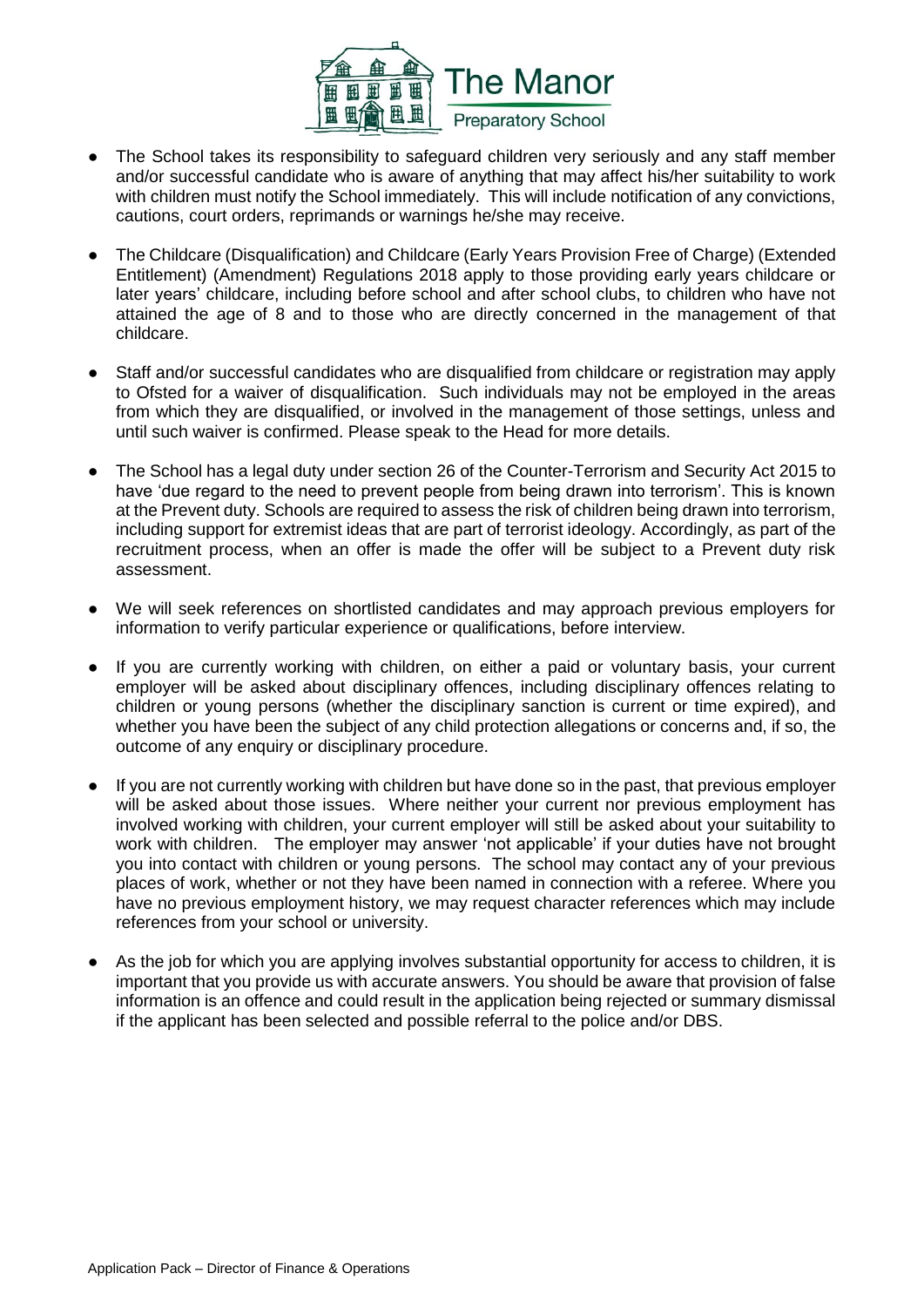

#### **Invitation to Interview**

#### What to bring to the interview

All candidates invited to interview must also bring with them:

- 1. A current driving licence including a photograph or a passport or a full birth certificate;
- 2. A utility bill or financial statement issued within the last three months showing the candidate's current name and address;
- 3. Where appropriate, any documentation evidencing a change of name:
- 4. Where applicable, proof of entitlement to work and reside in the UK. Further information regarding the necessary documentary evidence can be found on the Home Office website. Alternatively, please contact Human Resources at [hr@manorprep.org](mailto:hr@manorprep.org) to discuss the requirements in more detail.

Please note that originals of the above are necessary. Photocopies or certified copies are not sufficient.

- 5. All candidates invited to interview must bring documents confirming any educational and professional qualifications that are necessary or relevant for the post (e.g. the original or certified copy of certificates, diplomas etc). Where originals or certified copies are not available for the successful candidate, written confirmation of the relevant qualifications must be obtained by you from the awarding body.
- 6. If the position you are applying for requires a mandatory professional qualification or membership you will need to produce your qualification and proof of professional membership at interview.

#### Disability and reasonable adjustments

Candidates with a disability who are invited to interview should kindly inform the School of any necessary reasonable adjustments or arrangements to assist them in attending the interview.

#### **Conditional Offer of Appointment: Pre-Appointment Checks**

Any offer to a successful candidate will be conditional upon

- verification of identity and qualifications
- verification of right to work in the UK, where appropriate
- a satisfactory Enhanced DBS check and, if appropriate, a check against the Children's Barred List and the Adults' Barred List maintained by the DBS
- Where the successful candidate has worked or been resident overseas, checks and confirmations as the School may consider appropriate will be carried so that any relevant events that occurred outside the UK can be considered. This shall include the candidate providing the School with proof of his/her past conduct as a teacher in the form of a letter of professional standing from the professional regulating authority in the country in which s/he has worked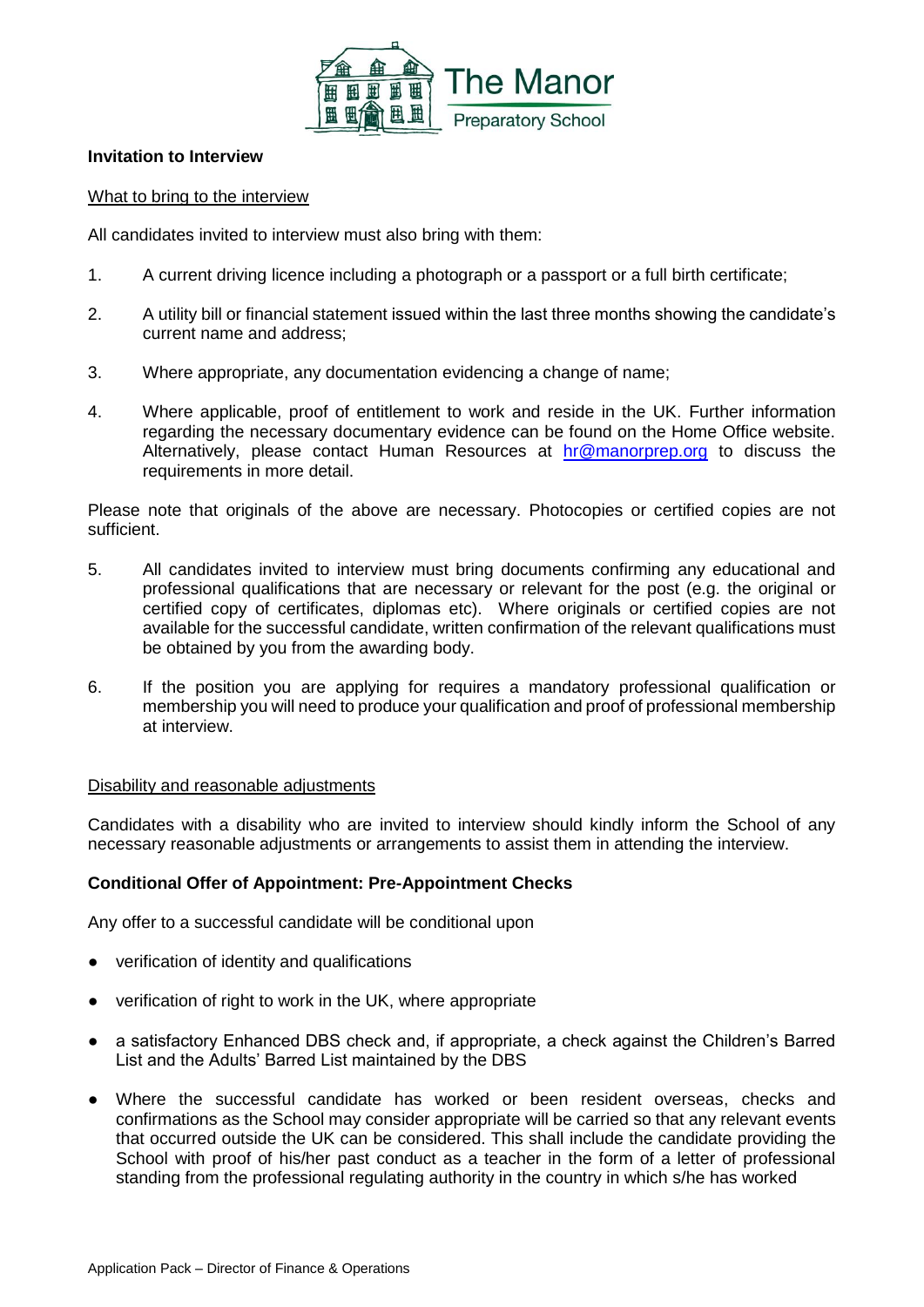

- receipt of at least two satisfactory references (if these have not already been received), including for internal appointments. All references should be provided by a senior person with appropriate authority, subject to the satisfaction of the School
- verification of professional status such as GTC registration, QTS Status (where required), NPQH
- evidence of satisfactory medical fitness
- Receipt of a signed Staff Suitability Declaration form showing that the candidate is not disqualified from providing childcare as set out in the statutory guidance "Disqualification under the Childcare Act 2006 (July 2018)"
- satisfactory completion of the probationary period
- verification of successful completion of statutory induction period (applies to those who obtained QTS after 7 May 1999), where relevant
- For a candidate to be employed as a teacher, a check that that the candidate is not subject to a prohibition order issued by the Secretary of State or any sanction or restriction imposed (that remains current) by the historic General Teaching Council for England before its abolition in March 2012
- For a candidate to be employed into a senior management position as set out within the School's Recruitment, Selection and Disclosures Policy and Procedure, receipt of a signed "senior charity manager positions: automatic disqualification declaration" confirming that the candidate is not disqualified from acting in a senior management position for a charity in accordance with the automatic disqualification rules for charities
- If you are undertaking a management role, a check that you have not been prohibited from participating in the management of independent schools.

It is the School's practice that a successful candidate must complete a pre-employment health questionnaire. The information contained in the questionnaire will then be held by the School in strictest confidence and used as set out in the School's Recruitment Privacy Notice and Data Protection Policy. This information will be reviewed against the Job Description and the Person Specification for the particular role, together with details of any other physical or mental requirements of the role i.e. proposed workload, extra-curricular activities, layout of the School etc.

The School is aware of its duties under the Equality Act 2010. No job offer will be withdrawn without first consulting with the applicant, considering medical evidence and considering reasonable adjustments.

#### **WARNING**

Where a candidate is:

- found to be on Children's Barred List, Adults' Barred List or the Protection of Children Act List; or
- The Enhanced DBS disclosure shows s/he has been disqualified from working with children by a Court; or
- found to have provided false information in, or in support of, his/her application; or
- the subject of serious expressions of concern as to his/her suitability to work with children,

the facts will be reported to the Police and/or the DBS.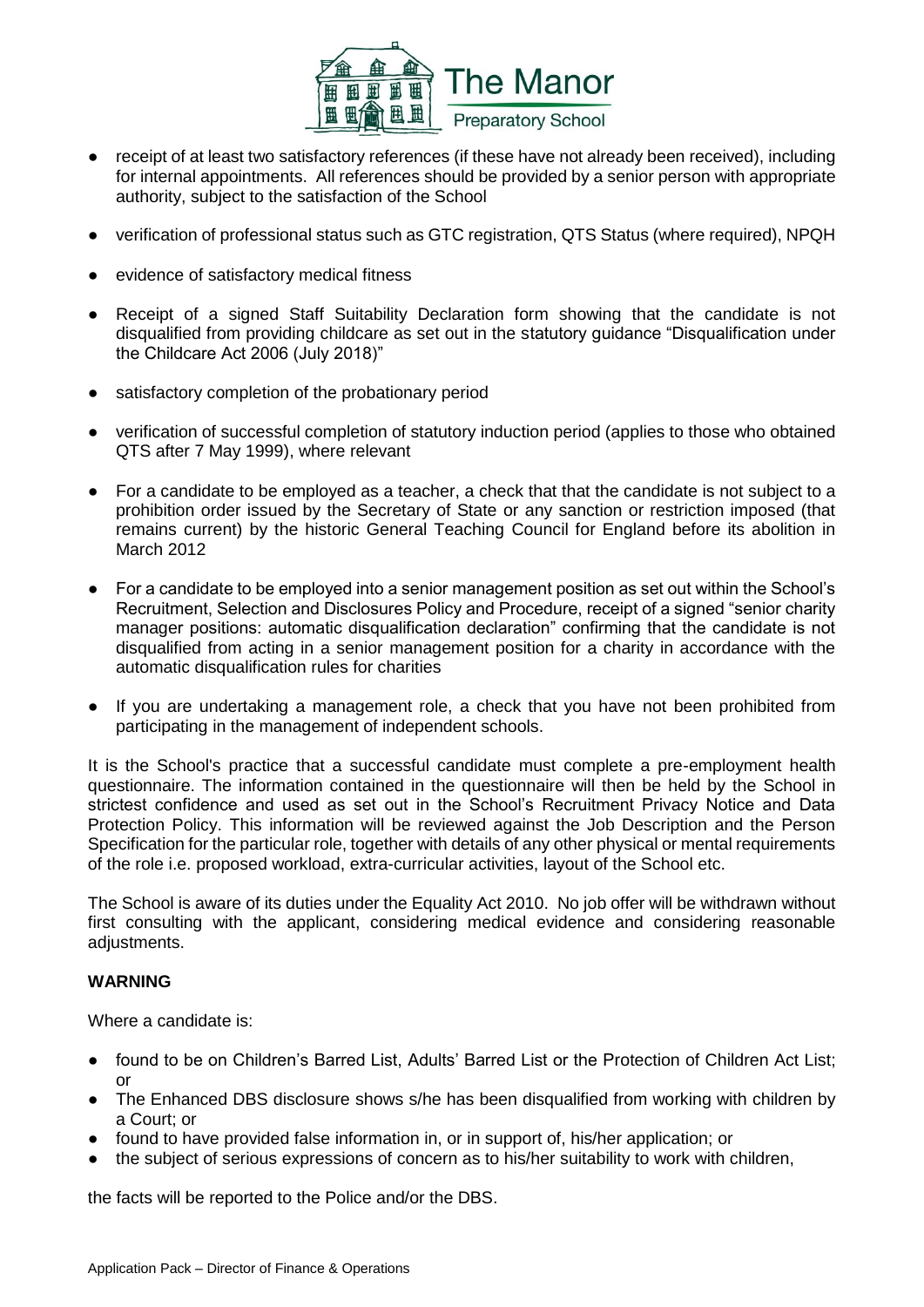

#### References

We will seek the references referred to above for all shortlisted candidates, including internal candidates and may approach previous employers for information to verify particular experience or qualifications, before interview. If you do not wish us to take up references in advance of the interview, please notify us at the time of submitting your application.

For internal candidates, formal written references may be sought from a senior person with appropriate authority.

All referees will be asked if the candidate is suitable to work with children.

The School will compare any information provided by the referee with that provided by the candidate on the application form. Any inconsistencies will be discussed with the candidate.

#### **Criminal Records Policy**

The School will refer to the Department for Education ("DfE") document, 'Keeping Children Safe in Education' and any amended version in carrying out the necessary required DBS checks.

The School complies with the provisions of the DBS Code of Practice, a copy of which may be obtained on request or accessed here: [https://www.gov.uk/government/publications/dbs-code-of](https://www.gov.uk/government/publications/dbs-code-of-practice)[practice.](https://www.gov.uk/government/publications/dbs-code-of-practice)

Any offer of employment is conditional upon the School obtaining an Enhanced Disclosure from the Disclosure and Barring Service (DBS) which the School considers to be satisfactory. The School applies for an Enhanced check for Regulated Activity from the DBS (which includes a check of the Children's Barred List) in respect to all positions at the School which amount to regulated activity. It is unlawful for the School to employ anyone who is barred from working with children. It is a criminal offence for any person who is barred from working with children to attempt to apply for a position at the School. If you are successful in your application, you will be required to complete an online DBS Disclosure Application Form. Any information disclosed will be handled in accordance with any guidance and/or Code of Practice published by the DBS.

#### **Policy on the Recruitment of Ex-Offenders**

The School will not unfairly discriminate against any candidate for employment on the basis of conviction or other details revealed. The School makes appointment decisions on the basis of merit and ability. If an individual has a criminal record this will not automatically bar him/her from employment within the School. Instead, each case will be fairly and objectively assessed by the School in relation to the nature of the employment applied for, and the nature of the offence concerned.

Any member of staff, their family (if over 16), volunteer, agency/contract staff working at the school or any other adult coming into regular contact with the children or having unsupervised access to school premises, will not be employed or permitted to live or work on school premises if recruitment checks disclose that they have been convicted of an offence which indicate that they may be unsuitable to work with or have regular contact with children.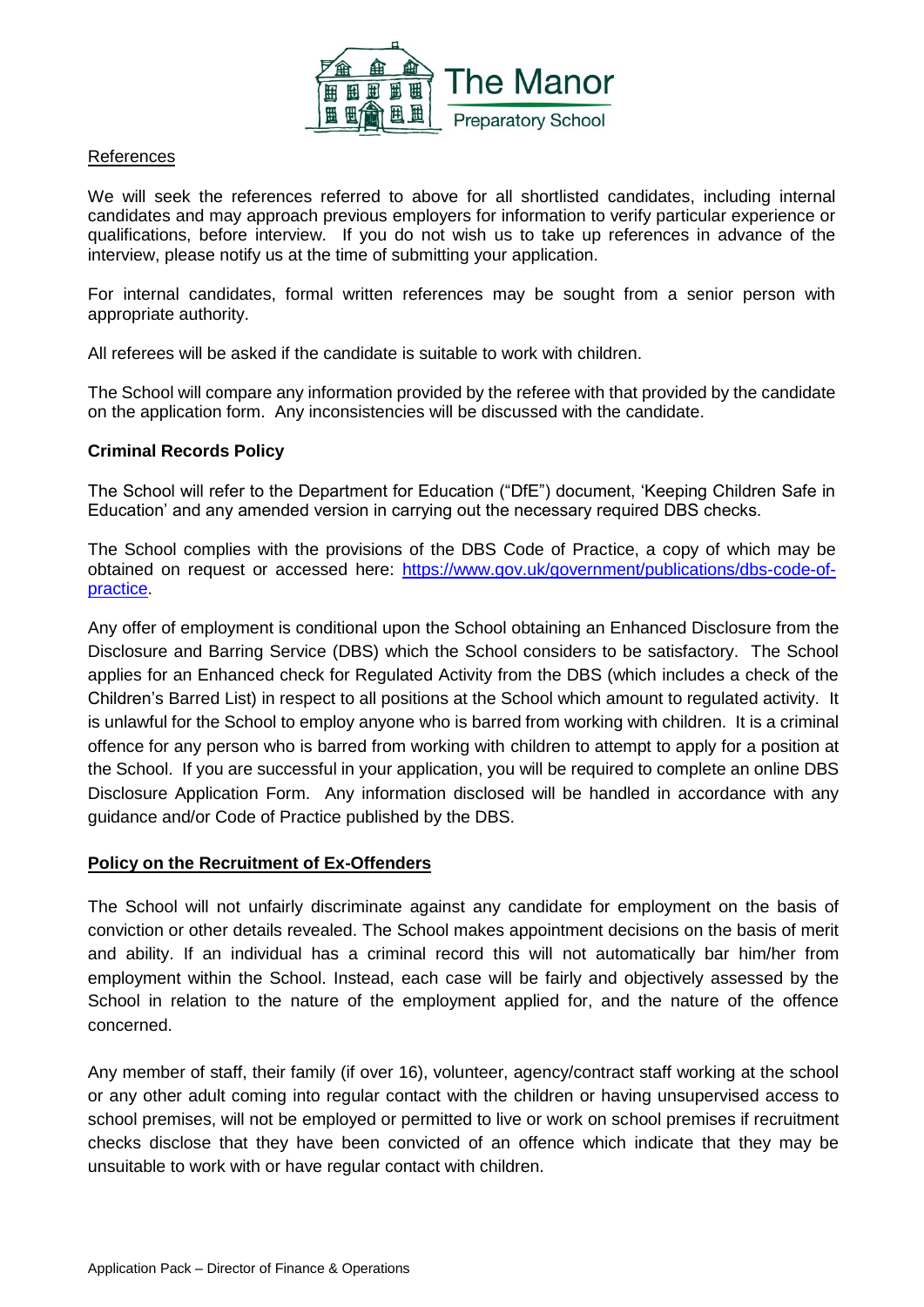

Under the relevant legislation, it is unlawful for the School to employ anyone who is included on the lists maintained by the DBS of individuals who are considered unsuitable to work with children. In addition, it will also be unlawful for the School to employ anyone who is the subject of a disqualifying order made on being convicted or charged with the following offences against children: murder, manslaughter, rape, other serious sexual offences, grievous bodily harm or other serious acts of violence. It is also unlawful for the School to knowingly employ someone who works in the relevant settings and is disqualified from providing childcare under the statutory guidance "Disqualification under the Childcare Act 2006 (July 2018)".

It is a criminal offence for any person who is disqualified from working with children to attempt to apply for a position within the School. The School will report the matter to the Police and/or the DBS if:

- the School receives an application from a disqualified person;
- is provided with false information in, or in support of, an applicant's application; or
- the School has serious concerns about an applicant's suitability to work with children.

Please note that any employer (where children are involved), whom we contact for a reference, will be asked to declare if you have been subject to any substantiated allegations or concerns, as defined by the Department of Education, that have been raised (whether formally or informally) about you relating to the safety and welfare of children and young people, and if so, the outcome.

All candidates should be aware that provision of false information is an offence and could result in the application being rejected or summary dismissal if they have been appointed, and a possible referral to the police and/or DBS.

In the event that relevant information (whether in relation to previous convictions or otherwise) is volunteered by an applicant during the recruitment process or obtained through a disclosure check, the School will consider the following factors before reaching a recruitment decision:

- whether the conviction or other matter revealed is relevant to the position in question;
- whether the conviction or caution is 'protected' as defined by the Rehabilitation of Offenders Act 1974 (Exceptions) Order 1975 (Amendment) (England and Wales) Order 2020 (if yes, it will not be taken into account);
- the seriousness of any offence or other matter revealed;
- the length of time since the offence or other matter occurred;
- whether the applicant has a pattern of offending behaviour or other relevant matters;
- whether the applicant's circumstances have changed since the offending behaviour or other relevant matters;
- in the case of disqualification from providing childcare, whether the applicant has or is able to obtain an Ofsted waiver from disqualification; and
- the circumstances surrounding the offence and the explanation(s) offered by the convicted person.